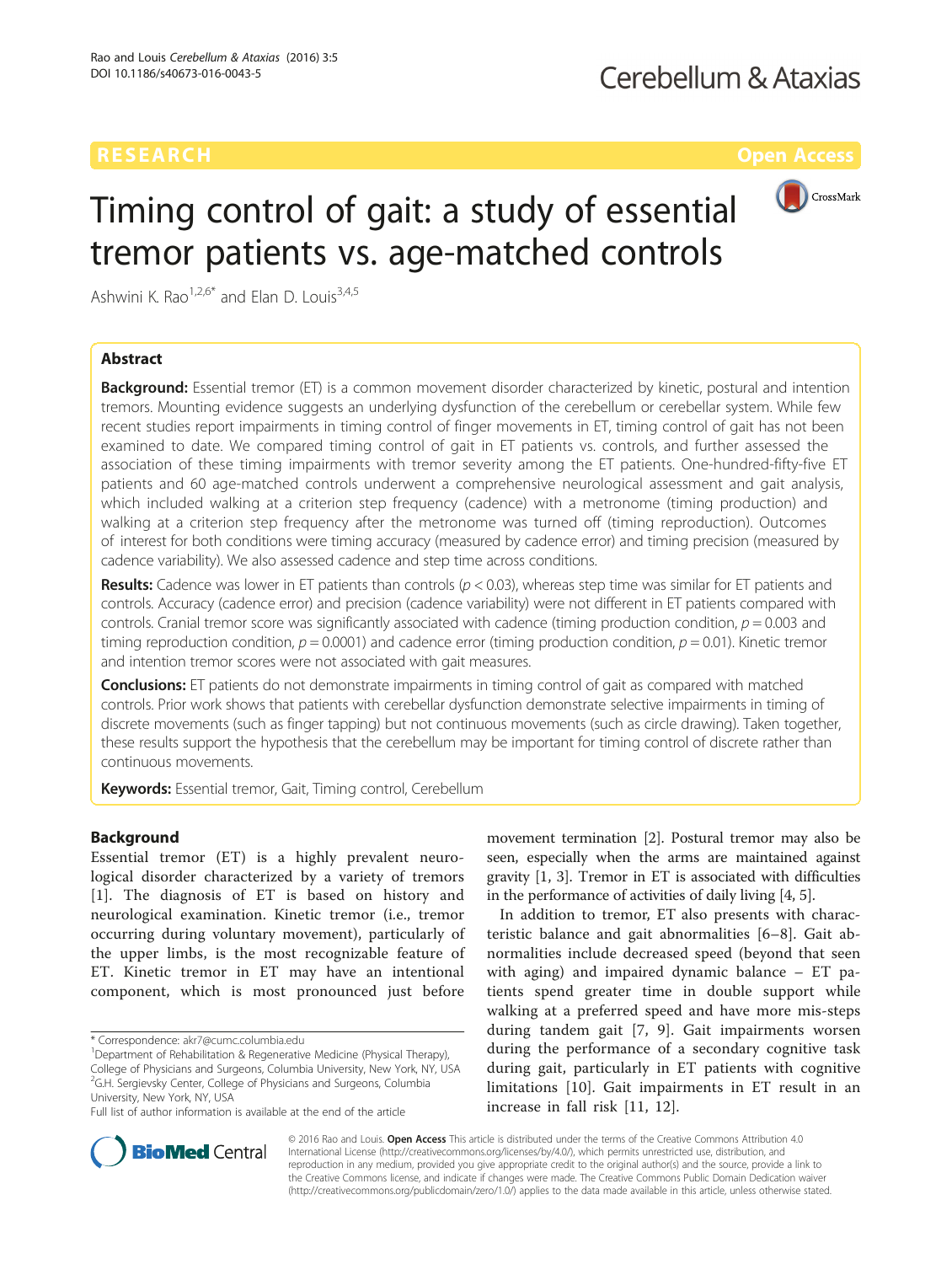Clinical features of ET such as intention tremor and tandem gait abnormalities may be due to cerebellar dysfunction [[7, 9](#page-6-0), [10\]](#page-6-0). Imaging studies have noted several abnormalities in the ET cerebellum [\[13](#page-6-0)–[15\]](#page-6-0), and recent neuropathological studies have catalogued a host of changes in the ET cerebellar cortex [\[16, 17\]](#page-6-0).

More broadly, cerebellar dysfunction has been suggested to result in impaired control of movement timing [\[18\]](#page-6-0), particularly for rapid finger and hand movements [\[19, 20\]](#page-6-0). In a comprehensive review of the role of the cerebellum in motor control, Manto and colleagues suggest that the cerebellum is particularly important for controlling timing of movements that are marked by discrete events (e.g. finger tapping) [\[18](#page-6-0)]. In two studies of repetitive finger tapping movements, ET patients demonstrated reduced speed [\[21](#page-6-0)], and reduced accuracy [\[22\]](#page-6-0). In addition, ET patients with head tremor were impaired at a predictive task in which subjects were required to perform a discrete arm movement to intercept a moving target [\[23](#page-6-0)]. However, timing control of gait has not been examined in ET. The purpose of this study was (1) to examine if gait timing control was impaired in ET patients compared with age-matched

Table 1 Demographic and clinical characteristics of participants

controls while walking at a self-selected preferred speed and while walking with an external timing cue (metronome) and (2) to examine whether timing impairments are related to clinical measures of disease severity (i.e., kinetic tremor score, intention tremor score, cranial tremor score).

#### Results

#### Demographic and clinical characteristics

There were 225 participants. Of these, 10 participants were excluded because their mMMSE score was < 40. The final sample of 215 participants included 155 participants with ET and 60 spousal controls. Demographic and clinical data are presented in Table 1. Age, sex distribution, height, weight and leg length were similar across groups ( $p \ge 0.21$  for all variables). For ET participants, mean age of tremor onset was 41.1 (±22.8) years. Examination of cranial tremor revealed that 96 out of 155 ET patients (61.9 %) had cranial tremor in one or more locations. Forty-three out of 155 ET patients had neck tremor (27.7 %). Thirty-eight (24.5 %) ET patients had postural instability, as indicated by a score of two or higher on

| Outcome                                     | ET                     | Control     | Significance      |
|---------------------------------------------|------------------------|-------------|-------------------|
| n                                           | 155                    | 60          |                   |
| Age, years (SD)                             | 81.9 (8.5)             | 80.1 (6.4)  | 0.21 <sup>a</sup> |
| Sex, Female (%)                             | 92 (59.4 %)            | 40 (66.7 %) | 0.40 <sup>b</sup> |
| Height, meters (SD)                         | 1.7(0.4)               | 1.7(0.3)    | 0.51 <sup>c</sup> |
| Weight, Kg (SD)                             | 68.4 (17.9)            | 68.1 (13.7) | 0.91 <sup>c</sup> |
| Leg Length, meters (SD)                     | 0.93(0.06)             | 0.93(0.06)  | 0.45 <sup>c</sup> |
| Age at tremor onset, years (SD)             | 41.1 (22.8)            | <b>NA</b>   | <b>NA</b>         |
| Cranial Tremor Score, N (%)*                |                        |             |                   |
| $\mathbf 0$                                 | 57 (36.7 %)            | NT          | <b>NA</b>         |
| 1                                           | 43 (27.7 %)            |             |                   |
| $\overline{2}$                              | 42 (27.1 %)            |             |                   |
| 3                                           | 11(7.1%                |             |                   |
| Kinetic Tremor Score, Mean ± SD Range       | $13.74 \pm 4.241 - 24$ | <b>NT</b>   | <b>NA</b>         |
| Intention Tremor Score, Mean ± SD Range     | $1.39 \pm 0.640 - 2.5$ | NT          | <b>NA</b>         |
| Neck Tremor, N (%)                          |                        |             |                   |
| 0 Absent                                    | 112 (72.2 %)           | NT          | <b>NA</b>         |
| 1 Present                                   | 43 (27.7 %)            |             |                   |
| Postural Stability Retropulsion Test, N (%) |                        |             |                   |
| 0 Normal                                    | $\overline{4}$         | NT          | <b>NA</b>         |
| 1 Recovers unaided                          | 113                    |             |                   |
| 2 Would fall if not caught                  | 30                     |             |                   |
| 3 Falls spontaneously                       | 8                      |             |                   |
| 4 Unable to stand                           | $\mathsf{O}\xspace$    |             |                   |

\*Data unavailable on two ET cases

NA not applicable, NT not tested, SD standard deviation

a = independent t-test; b = Chi-square test; c = Mann–Whitney U test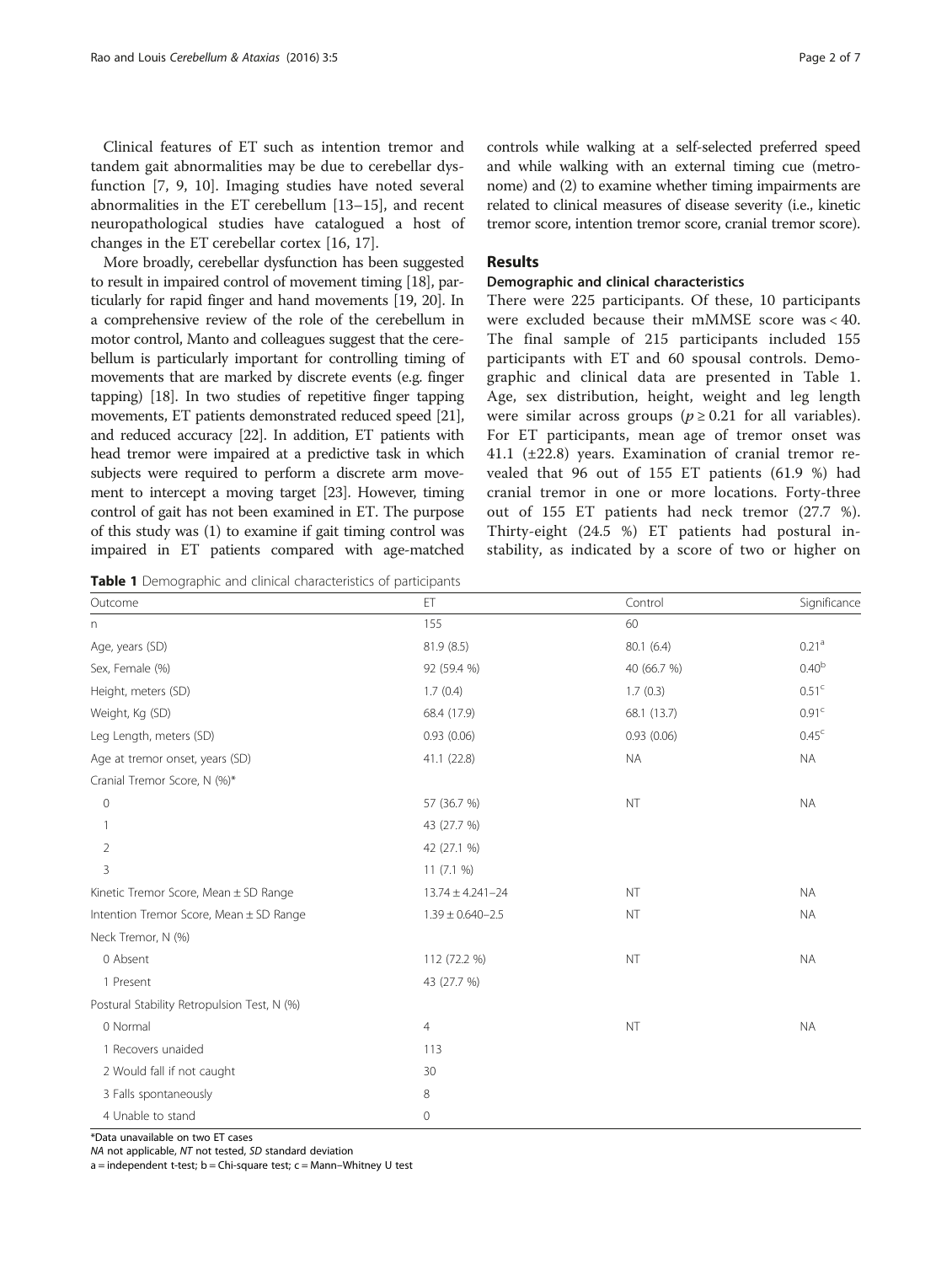the UPDRS retropulsion test. With regard to lower limb kinetic tremor, 9 ET patients (6 %) had moderate amplitude or higher tremor in both legs (score  $\geq 2$ ) out of 4).

#### Quantitative gait measures

While walking at a self-selected preferred speed, mean step time was similar for ET patients compared with controls  $(ET = 0.66 \pm 0.21;$  Controls =  $0.63 \pm 0.11$ , t = 0.81, p = 0.42). Step time coefficient of variation was also similar across groups  $(ET = 7.21 \pm 14.01;$  Controls =  $6.39 \pm 9.18$ , t = 0.39,  $p = 0.69$ ). These results suggest that ET patients did not demonstrate a deficit in gait timing while walking at a preferred speed.

Mean (standard deviation) for gait measures during the externally cued (metronome) conditions are presented in Table 2. Mean step time was similar for ET patients and controls across conditions  $(F = 0.03,$  $p = 0.95$ ). Similarly, step time coefficient of variation was not different across groups and conditions ( $F = 0.06$ ,  $p = 0.81$ ). Cadence (step frequency) was lower in ET patients compared with controls under both conditions (timing production and reproduction). This was confirmed statistically by a main effect of group  $(F = 4.46,$  $p = 0.03$ ). Cadence error (index of accuracy) was similar in patients with ET and controls (main effect of group,  $F = 0.001$ ,  $p = 0.99$ ). Similarly, cadence standard deviation (an index of precision) did not reveal differences across groups (main effect of group,  $F = 0.11$ ,  $p = 0.75$ ). These data suggest that gait timing was not impaired in ET patients while walking with an external auditory cue (i.e., a metronome).

### Association of gait and clinical measures

Results of the linear regression analyses are shown in Table [3](#page-3-0). Cranial tremor score was a significant independent predictor of cadence in the production and reproduction conditions: cadence decreased as severity of cranial tremor increased. Cranial tremor score was also a significant predictor of cadence error in the production, but not during the reproduction condition: cadence error increased as severity of cranial tremor

increased. The magnitude of the associations between cranial tremor and gait measures ranged from small (0.18) to moderate (0.31). Similarly, postural stability (measured by the retropulsion test) was a significant predictor of cadence in both conditions, and a significant predictor of cadence error in the production condition. In contrast, kinetic tremor score and intention tremor score were not significantly associated with any gait measures (Table [3\)](#page-3-0). Presence of neck tremor was also not associated with gait ( $p > 0.26$ ). Age was not a significant predictor in any of the regression models ( $p > 0.3$  in all models).

# Discussion

Gait and balance impairments in ET have been described in numerous studies. These problems are not simply sub-clinical phenomena, observed only in the laboratory [[7, 10, 12](#page-6-0)]. In some patients, the problems have the potential to increase falls and fear of falls [[11](#page-6-0), [12](#page-6-0)]. The presence of specific gait impairments (including decreased speed and impaired dynamic balance) suggests that these impairments may have a cerebellar origin [[7, 8, 24](#page-6-0)–[27](#page-6-0)].

Cerebellar dysfunction is suggested to result in impairments in the timing control of movements [\[18](#page-6-0)]. In ET, performance of motor timing tasks, such as repetitive finger tapping, is impaired [[21](#page-6-0), [22, 28](#page-6-0)]. In particular, finger-tapping movements are slower [\[21](#page-6-0), [22\]](#page-6-0) and more variable compared with controls [\[22](#page-6-0)]. However, these motor impairments (slow and variable movements) were not correlated with clinical markers of tremor severity [[21, 22\]](#page-6-0). Target interception using a key press movement was also impaired in ET patients with head tremor, suggesting that the cerebellum may be implicated in predictive timing of discrete movements [[23\]](#page-6-0).

In the present study, we examined whether motor timing was impaired during gait in a large sample of 215 subjects, which included 155 ET subjects. The results of our study show that timing control during gait is not impaired in ET in comparison with matched controls. Cadence (step frequency) was lower in ET patients compared with controls while producing and

**Table 2** Mean and standard deviation (SD) for gait measures across conditions and groups

| Gait measure                       | Step frequency production |                |                | Step frequency reproduction |  |
|------------------------------------|---------------------------|----------------|----------------|-----------------------------|--|
|                                    | ΕI                        | Control        | ЕT             | Control                     |  |
|                                    | Mean (SD)                 | Mean (SD)      | Mean (SD)      | Mean (SD)                   |  |
| Step Time                          | 0.68(0.19)                | 0.62(0.18)     | 0.66(0.16)     | 0.69(0.17)                  |  |
| Step Time Coefficient of Variation | 9.36(16.53)               | 6.01(5.27)     | 6.21(21.82)    | 7.97 (9.97)                 |  |
| Cadence                            | 92.21 (25.02)*            | 100.58 (16.64) | 96.69 (19.31)* | 102.14 (17.71)              |  |
| Cadence Frror                      | $-0.04(0.27)$             | $-0.01(0.09)$  | $-1.27(12.42)$ | $-1.24(9.17)$               |  |
| Cadence Standard Deviation         | 5.76 (26.77)              | 7.31 (19.98)   | 2.46(2.39)     | 2.14(2.16)                  |  |

Statistically significant effects are highlighted with an asterisk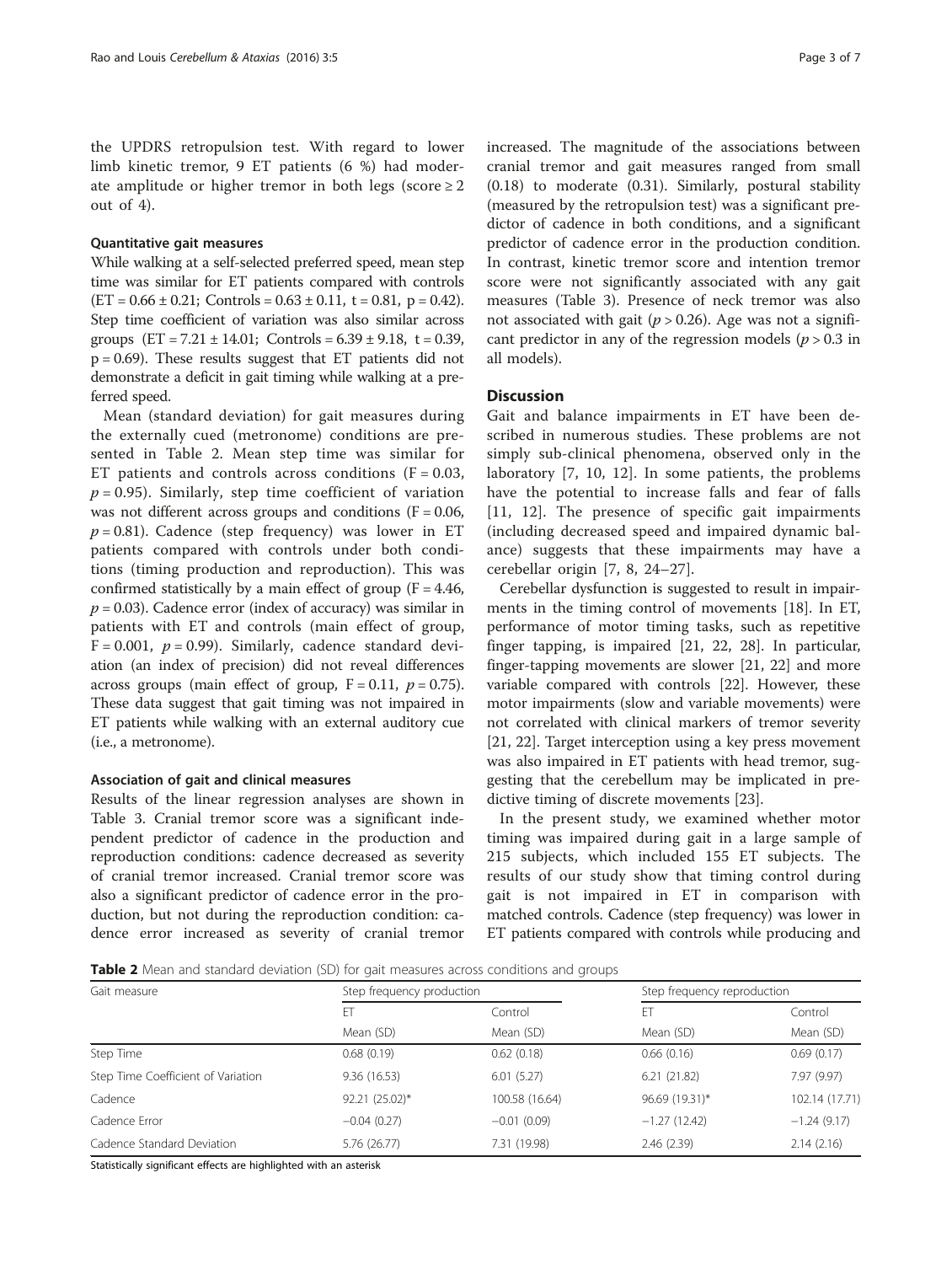<span id="page-3-0"></span>

| <b>Table 3</b> Results of the linear regression analysis of tremor, postural instability and gait measures |  |  |
|------------------------------------------------------------------------------------------------------------|--|--|
|                                                                                                            |  |  |

|                                 | Cranial tremor score | Kinetic tremor score | Intention tremor score | Postural instability |
|---------------------------------|----------------------|----------------------|------------------------|----------------------|
| PRODUCTION Cadence              |                      |                      |                        |                      |
| Standardized $_B$               | $-0.26$              | $-0.14$              | $-0.05$                | $-0.48$              |
| t-statistic (significance)      | $-2.99(0.003)$       | $-1.63(0.11)$        | $-0.59(0.55)$          | 6.07(0.0001)         |
| <b>PRODUCTION Cadence Error</b> |                      |                      |                        |                      |
| Standardized $_B$               | 0.31                 | 0.13                 | 0.13                   | $-0.31$              |
| t-statistic (significance)      | $3.66$ (0.0001)      | 1.41(0.16)           | 1.49(0.14)             | 3.7(0.0001)          |
| REPRODUCTION Cadence            |                      |                      |                        |                      |
| Standardized $_B$               | $-0.18$              | $-0.06$              | $-0.11$                | $-0.35$              |
| t-statistic (significance)      | $-2.25(0.01)$        | $-0.71(0.48)$        | $-1.29(0.19)$          | 4.52 (0.0001)        |
| REPRODUCTION Cadence Error      |                      |                      |                        |                      |
| Standardized $_B$               | 0.09                 | 0.03                 | 0.07                   | $-0.11$              |
| t-statistic (significance)      | 1.16(0.25)           | 0.41(0.68)           | 0.85(0.39)             | 0.13(0.89)           |

Significant differences appear in bold font

reproducing criterion cadences (step frequencies). Lower cadence in patients with ET may be a function of slower gait speed, which has been previously reported [\[7, 29](#page-6-0)]. However, cadence error was similar across the two groups, indicating that both groups were comparably accurate at producing and reproducing criterion cadence during gait. Similarly, cadence standard deviation (a measure of precision) was also similar in ET patients and controls. Analysis of step time and step time variability yielded similar results: patients with ET performed similar to controls. Our results, in the context of previous studies on motor timing deficits in ET, suggest that timing control impairment in ET may be specific to some activities but not others.

Why is timing control in ET impaired during finger tapping but not during gait? One explanation is that discrete motor tasks such as finger tapping may have distinct control mechanisms in comparison with continuous motor tasks such as circle drawing and gait [[30](#page-6-0)–[32\]](#page-6-0). Support for this hypothesis comes from results showing that timing variability in discrete movements, such as finger tapping, is not correlated with timing variability during circle drawing movements [[30](#page-6-0)–[32\]](#page-6-0) or with variability during gait [[33](#page-6-0)]. Additional support for this hypothesis comes from imaging studies [[34](#page-6-0), [35](#page-6-0)]. Functional imaging of healthy subjects while performing discrete and continuous movements indicates that the cerebellar vermis [[35\]](#page-6-0), the dentate nucleus and cerebellar homunculus [[34\]](#page-6-0) are selectively active during discrete rather than continuous movements. Control mechanisms for discrete movements may include an explicit timing representation. In contrast, timing in continuous movements is thought to be an emergent property of movement control [[32](#page-6-0)].

Patients with cerebellar lesions have deficits in timing of discrete (discontinuous) movements (such as finger tapping) but not continuous movements (such as circle

drawing and gait) [[31, 36\]](#page-6-0). These results suggest that the cerebellum may be involved in timing control of discrete movements that require an explicit timing representation. In contrast, timing deficits in continuous movements are pronounced in patients with basal ganglia disease such as Parkinson's disease (PD) and Huntington's disease (HD) [\[37](#page-6-0)–[40\]](#page-6-0).

The results of our regression analysis suggest that cranial tremor (tremor in midline structures) was associated with gait measures (cadence and cadence error). Postural instability (measured by the retropulsion test) was also associated with gait measures. In contrast, kinetic tremor and intention tremor (tremor in the extremities) were not associated with gait measures. These results are similar to our prior work and suggest that gait impairments may be related to pathology in midline cerebellar structures which may be implicated in head/neck control and postural stability [\[9\]](#page-6-0). In our results, presence of neck tremor was not associated with gait. The results of this study, along with our prior work [[7, 9](#page-6-0)–[12, 41\]](#page-6-0) indicate that gait impairments in ET primarily include deficits in speed and balance control, whereas timing control during gait is spared. Future work should compare timing control in discontinuous tasks (such as finger tapping) with continuous tasks (such as gait or circle drawing) in order to further understand the role of the cerebellum in timing control of movements. In addition, imaging of the cerebellum during observation or imagery of gait may be important in further elucidating the role of the cerebellum during gait. Recent imaging studies of motor imagery or action observation of gait have shown that similar cortical and sub-cortical regions are active during performance of gait and observation or imagery of gait [[42, 43\]](#page-6-0). However, results of imaging of observation or imagery of gait must be interpreted with caution because imaging or observation of gait do not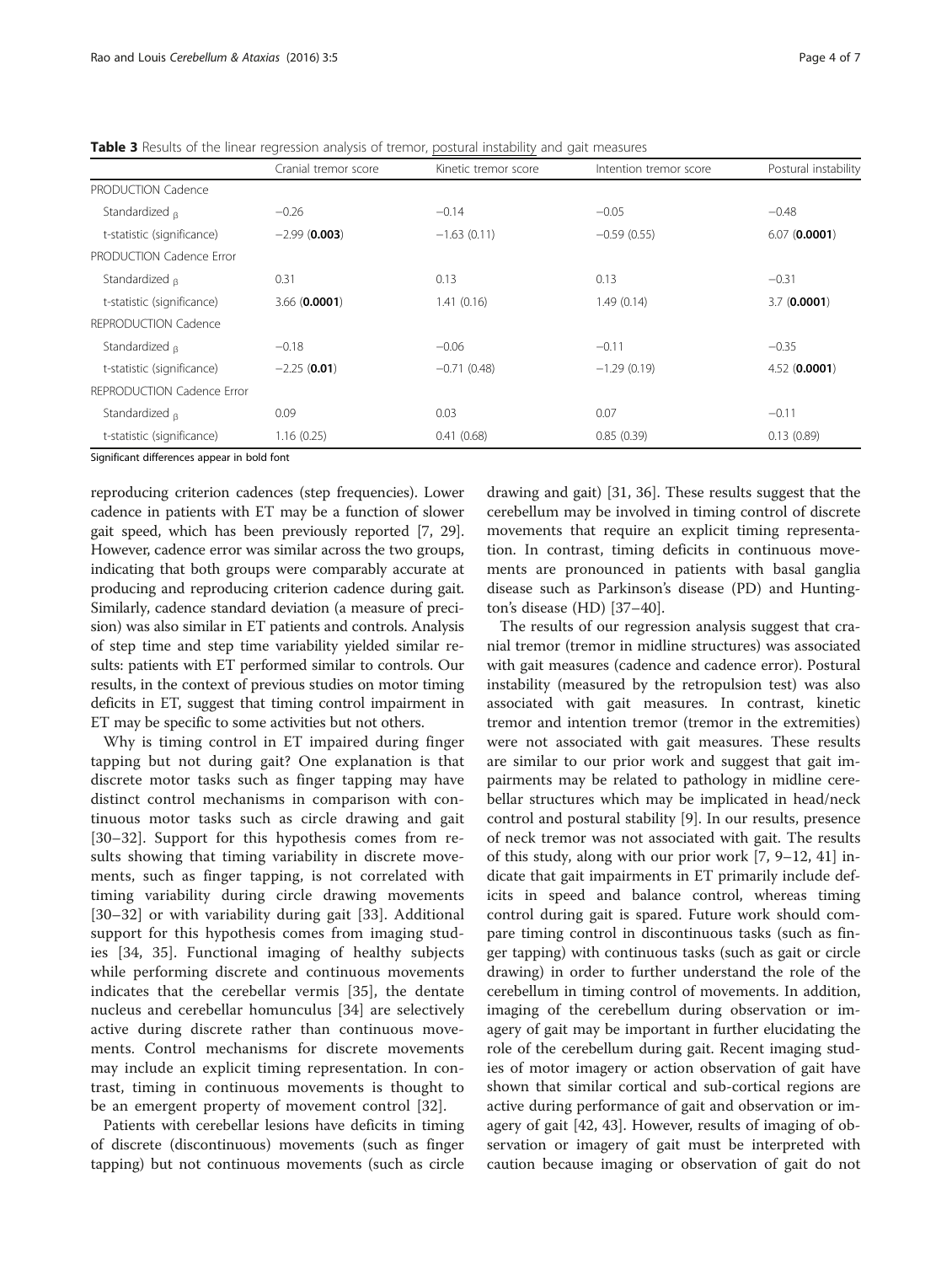involve balance and postural control, which is an inherent aspect in the control of functional gait.

One potential limitation is that our study tested production and reproduction of two criterion cadences. Future work should test production and reproduction at additional criterion cadences in order to generalize our findings. Second, we did not administer a test of timing control in a discrete task such as finger tapping. Given the extensive battery of clinical assessments ( $\sim$  3 h), we limited the quantitative motor assessment in order to minimize subject fatigue. The strengths of our study include a large sample size and uniform administration of assessments across participants.

# Conclusions

We examined timing control during gait in patients with ET as compared with control subjects. Our results indicate that patients with ET do not have impairment in gait timing control compared with control subjects. Our results are in contrast with studies on repetitive finger tapping movements, in which patients with ET demonstrate less accuracy and precision. One explanation for the contrasting results is that control mechanisms for finger tapping (a discrete task) and gait (a continuous task) may be distinct, as proposed in the literature [[31, 32](#page-6-0)]. The cerebellum may be implicated in the timing control of discrete motor tasks (such as finger tapping) rather than continuous tasks (such as circle drawing and gait).

# Methods

#### Subjects

Participants were enrolled in the study, the Essential Tremor Centralized Brain Repository (ETCBR), as future brain donors. Participants were recruited through (a) advertisements in the International Essential Tremor Foundation website and newsletter; (b) advertisement on the Tremor Action Network website; and (c) the ETCBR website ([www.essentialtremor.us\)](http://www.essentialtremor.us/). We recruited patients with ET and spousal controls living across the United States. The diagnosis of ET was confirmed (by EDL) using published criteria (moderate or greater amplitude tremor during three or more activities, or a head tremor in the absence of PD or another known cause. Spousal controls were recruited if they did not have a diagnosis of ET or another movement disorder. Participants with dementia (defined as a score <40 on the Modified Mini-Mental Status Examination (mMMSE)] [\[10](#page-6-0)], other neurological disorders (including stroke, PD), or orthopedic disorders that impair walking (such as hip or knee replacement), were excluded from the study. We excluded participants with dementia, as they would not have been able to follow task instructions. All participants  $(N = 215; 155$  patients with ET, 60 spousal

controls) signed a written informed consent, approved by Columbia University institutional ethics committee.

#### Assessment

Testing was completed at each participant's home and took approximately 3 h. This testing included a clinical assessment and quantitative gait assessment. Testing at home allowed us to recruit participants who would not have been able to travel to a medical center for testing, and allowed us to examine participants in a familiar environment. To minimize testing variability, we ensured that all participants had access to a well-lit hallway long enough to accommodate the GAITrite® mat. Participants were given rest periods during the assessment, as needed, to minimize fatigue.

### Clinical assessment

The clinical assessment included the collection of demographic and clinical data (including age, sex, and age at tremor onset). We administered the mMMSE [[44\]](#page-6-0). This expanded version of the Folstein Mini-Mental State Examination has demonstrated validity and reliability (range = 0–57, higher scores indicate better performance) [[45](#page-6-0)].

The clinical assessment included a detailed videotaped examination. The kinetic tremor score was computed as the sum of the 0–3 ratings for five videotaped items (pouring, drinking, using a spoon, writing, finger to nose test) that were performed with each arm (range 0–30, higher scores indicating greater tremor severity). Intention tremor of the arms was scored during the finger to nose test  $(0 = no$  trouble,  $1 = simple$  swerve of movement,  $2 =$  moderate tremor with amplitude  $<$ 10 cm, 3 = tremor with amplitude between 10 cm and 40 cm,  $4 =$  severe tremor with amplitude > 40 cm), and the intention tremor score ranged from 0–8. Jaw, voice and neck tremors were assessed on videotape examination with participants seated in front of a camera, and were scored as present or absent. Jaw tremor was tested with the mouth closed, mouth slightly open, and during sustained phonation and speech. Voice tremor was tested during sustained phonation, reading a paragraph, and during speech. Neck tremor was distinguished from dystonia by the absence of tilting and sustained neck deviation, or hypertrophy of neck muscles. We computed a cranial tremor score for each ET patient as the number of locations in which such tremor was present (jaw, voice, neck, range  $= 0-3$ ). Postural stability was assessed with retropulsion test of the Unified Parkinson's Disease Rating Scale (UPDRS). The test was scored as  $0 =$ normal,  $1 =$  recovers unaided,  $2 =$  would fall if not caught, or  $3$  = falls spontaneously. Kinetic tremor was assessed during the toe-to-pen test with each foot, and scored as follows:  $0 = no$  visible tremor,  $0.5 = very$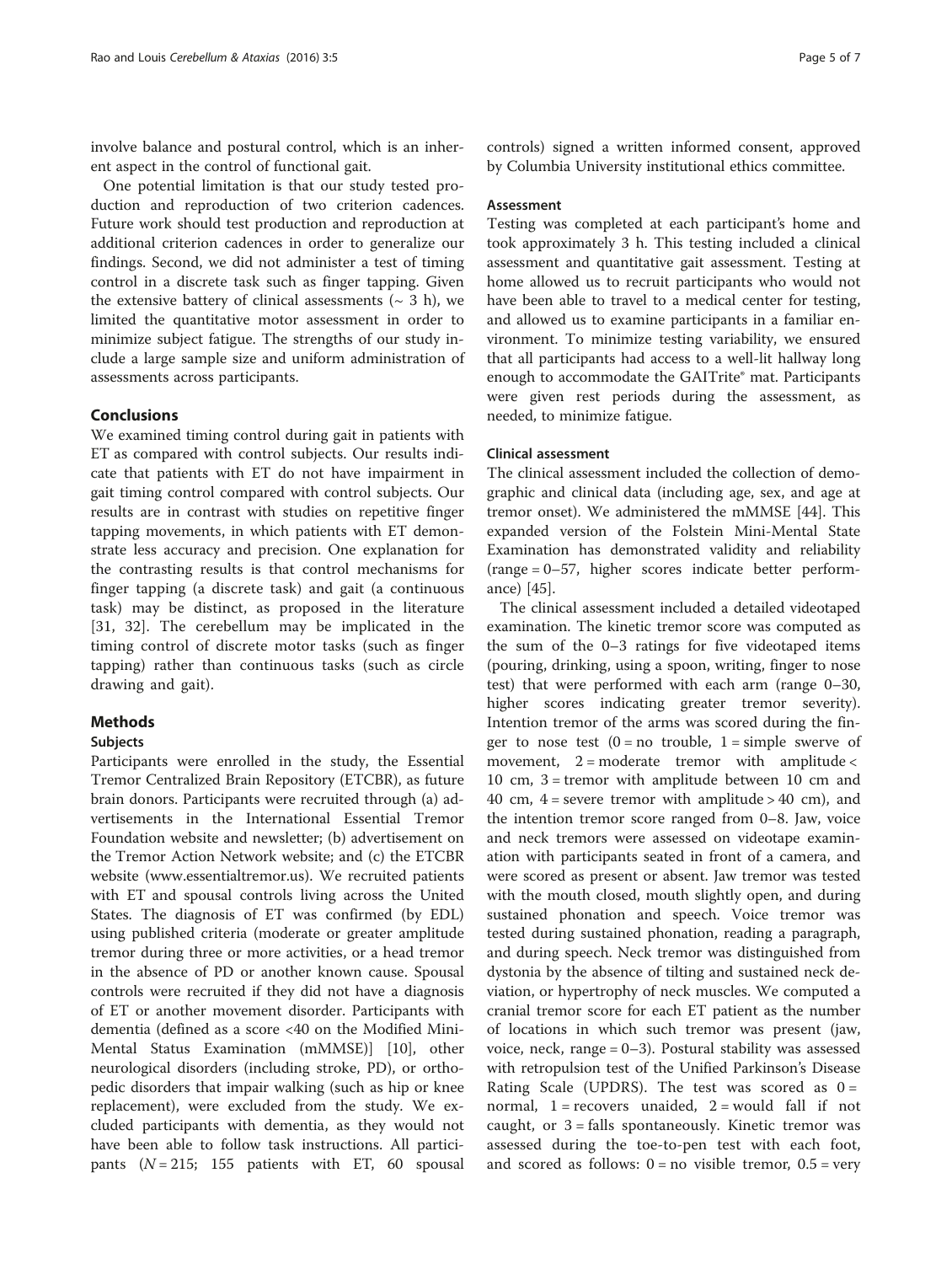low amplitude tremor and almost never present,  $1 =$ low amplitude or intermittent tremor, 1.5 = moderate amplitude oscillatory tremor, but only sometimes, 2 = moderate amplitude oscillatory tremor usually present,  $3 = \text{large}$ amplitude, 4 = extremely large tremor. We computed a kinetic tremor score in both legs by combining the tremor score in each leg and dividing by 2 in order to maintain the scoring system. We also recorded subject weight (in Kilograms), height (in meters) and measured leg length (distance, in meters, from the greater trochanter to the floor).

#### Quantitative gait assessment

We used the GAITrite computerized mat to assess gait. The mat (4.6 m length) was placed in the middle of a quiet 10 m long hallway. Participants began walking 2 m before the beginning of the mat and stopped 2 m beyond the end of the mat. This allowed us to record steady-state gait without the influence of initiation and termination. The GAITrite mat has pressure sensors that capture the location and timing of individual footfalls, and the accompanying software allows for computation of spatio-temporal outcome measures. Performance was tested under three conditions, with five trials per condition. The conditions were: (a) standard walk, during which subjects were asked to walk at their self-selected preferred speed; (b) timing production, during which participants were asked to step in time with the beat of a metronome presented during each trial. The metronome beat was set at the cadence (i.e., step frequency per minute) recorded during standard walk; and (c) timing reproduction, during which participants were presented with a metronome beat for 10 s and asked to step in time with the beat after the metronome was turned off. We requested participants not to use assistive mobility aids (such as canes or walkers) during the testing.

Data were analyzed by AKR, who was blinded to group assignment of participants. Since we have reported data for the standard walk condition previously [\[7, 10](#page-6-0)], here we present data only for the two metronome conditions. Criterion cadence during the metronome conditions was computed from cadence (step frequency) during standard walk condition. We tested performance under two conditions: (1) cadence measured during standard walk, (2) 110 % of cadence measured during standard walk. The primary outcomes of interest were (1) mean step time, in seconds, defined as the time between first contact of one foot to the first contact of the other foot, (2) step time coefficient of variation, computed as standard deviation of step time divided by mean step time and expressed as a percentage, (3) mean cadence (defined as step frequency per minute), (4) mean cadence error (computed as the difference between criterion cadence and measured cadence), and (5) cadence

standard deviation, computed as the within-subject standard deviation in cadence across trials in each testing condition. Participants walked an average of 10 steps per trial, allowing us to use  $~50$  steps for computing gait variability, which is reported to be adequate [\[46\]](#page-6-0).

# Statistical analysis

Demographic and clinical variables across groups were analyzed by One Way Analysis of Variance (ANOVA). When variables were not normally distributed, we used non-parametric (Mann–Whitney U) statistics. Group differences while walking at a self-selected preferred speed were analyzed using independent sample t-tests. Group differences for primary outcomes were analyzed using general linear model procedures with group (control and ET) and condition (timing production and reproduction) as factors. In order to examine the association between gait measures and measures of tremor severity (kinetic tremor score, intention tremor score, cranial tremor score), we conducted independent linear regression analysis with tremor scores as predictors of gait measures. We also examined the association between postural stability and gait, using linear regression analysis. We included age in all regression models. In addition, we examined if there were differences in gait between ET patients with neck tremor and those without neck tremor. Analyses were performed in SPSS (version 22.0) by AKR and we used 0.05 as level of significance.

#### Abbreviations

ET: essential tremor; ETCBR: essential tremor centralized brain repository; mMMSE: modified mini mental state examination; PD: parkinson's disease.

#### Competing interests

Dr. Rao and Dr. Louis have no competing interests.

#### Authors' contributions

Conception and Design of Study: AKR and EDL, Acquisition of Data: EDL, Analysis of Data: AKR and EDL, Interpretation of Data: AKR and EDL, Drafting/Editing the manuscript: AKR and EDL, Final approval of work: AKR and EDL. All authors read and approved the final manuscript.

#### Funding

This work was supported by the National Institutes of Health (Bethesda, MD) under grant number 5R01NS042859. Ashwini K. Rao received support from the National Institute of Health (K01 HD060912). The funding source did not have a role in the design and implementation of the project, or in the writing of the manuscript. Ashwini K. Rao conducted the statistical analyses.

#### Author details

<sup>1</sup>Department of Rehabilitation & Regenerative Medicine (Physical Therapy) College of Physicians and Surgeons, Columbia University, New York, NY, USA. <sup>2</sup>G.H. Sergievsky Center, College of Physicians and Surgeons, Columbia University, New York, NY, USA. <sup>3</sup> Department of Neurology, Yale School of Medicine, Yale University, New Haven, CT, USA. <sup>4</sup>Department of Chronic Disease Epidemiology, Yale School of Medicine, Yale University, New Haven, CT, USA. <sup>5</sup>Center for Neuroepidemiology and Clinical Neurological Research, Yale School of Medicine, Yale University, New Haven, CT, USA. <sup>6</sup>Neurological Institute, 8th Floor, 710 West 168th Street, New York, NY 10032, USA.